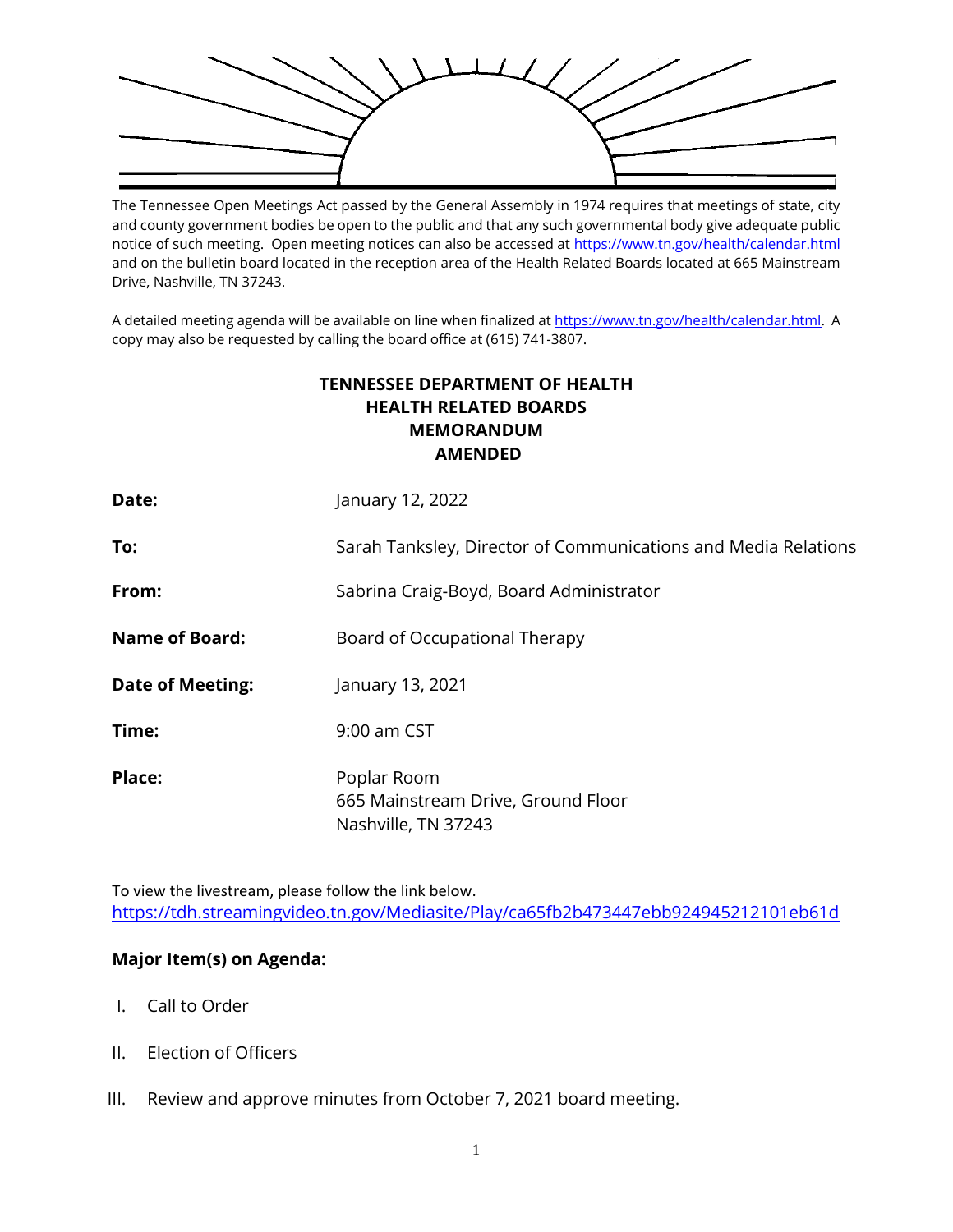- IV. Receive reports and/or requests from the Office of General Counsel
	- A. Contested Case(s)
	- B. Consent Order(s)
		- 1. O'Hara, Jodi OT
		- 2. Corry, Sarah OT
	- C. Agreed Order(s)
	- D. Order(s) of Compliance
		- 1. Hampton, Carmen Monique
	- E. Request(s) for Order of Modification
- V. Receive reports and/or requests from the Office of Investigations
- VI. Receive reports and/or requests from the Division of Health Licensure and Regulation
- VII. Applicant Interviews/Reviews
	- A. Tatlonghari, Jeff-need Board approval on application, attestation from FL International
- VIII. Receive report from Tennessee Professional Assistance Program (TnPAP)
- IX. Review, approve/deny and ratify initial determinations
	- A. Newly Licensed
	- B. Reinstatements
	- C. Modality
	- D. Temporary Permits
	- E. Closed Files
- X. Receive reports and/or requests from the Administrative Office A. Administrative Report
- XI. Discuss and take action, if needed, regarding correspondence
- XII. Discuss and take action, if needed, regarding legislation
- XIII. Discuss and take action, if needed, regarding rulemaking hearings, rule amendments, and